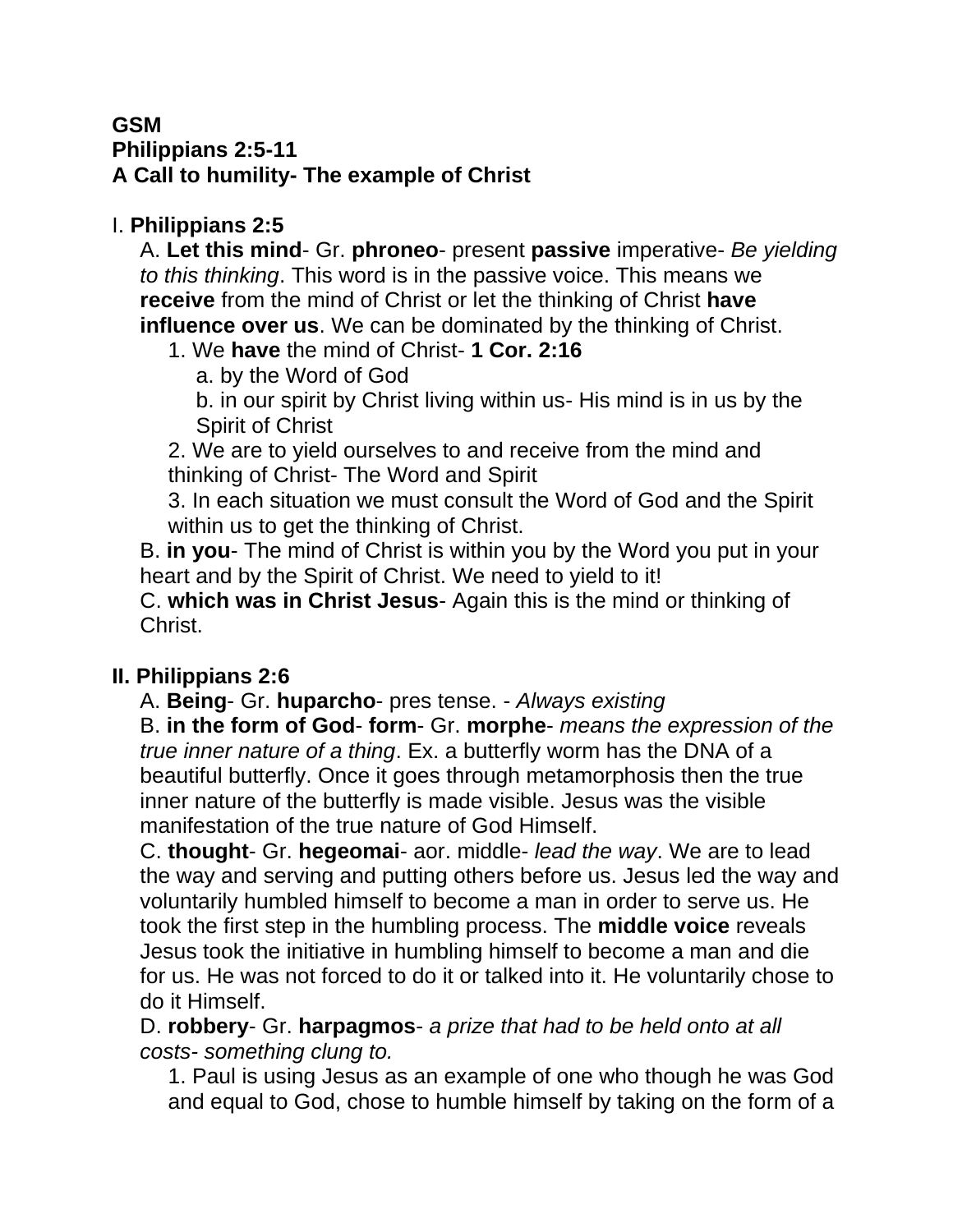servant and serve the Father and us. Although we are all equal in Christ, we are called to humble ourselves and see others in a higher position to us, which makes us their servants. **vs. 4**

E. **equal with God**- Gr. **isos**- *alike in qualities and dignity*.

#### **III. Philippians 2:7**

A. **Made Himself of no reputation**- Gr. **kenoo**- *emptied himself*-1. **Jesus laid aside temporarily the prerogative to use His Divine powers**- ex. omnipresence, omniscience, omnipotence- Jesus operated as a man under the anointing of the Holy Spirit. **Jesus however did not cease being God when He took on humanity**. He chose not to use His prerogative to operate in His attributes of Deity while he was on the Earth. Jesus reassumed the use of His Divine attributes once he was glorified. He is omnipresent, omniscient, and omnipotent. He is seated by the Father, but Christ is in us also. 2. **He laid aside His glory**- **John 17:5**- Jesus laid aside the manifestation of His glorious state to take on the humble state of a human servant. He prayed for the glory to be restored to Him after his resurrection, which it was.

B. **took upon Him**- Gr. **lambano**- aor. act. participle- *to take*; aor. participle- this is a secondary verb that takes place before the primary verb before it, which in this case is emptied himself. What led Jesus to lay aside his glory and powers?

C. **form** - Gr. **morphe**- *outward expression of the inner nature of a thing.*  D. **servant**- Gr. **doulos**- *slave or servant*- Jesus took on the outward display of a servant which was really just an expression of His very nature! The act of Jesus laying aside His glory and powers and become a man and die on the cross to serve us, was the expression of His inner nature of a servant!

E. What does this teach us? **Our lovely Savior has and always did have a heart of a servant**. He just did have the opportunity to reveal it until His incarnation, life, ministry, and work at the cross. When He took on flesh His true nature came into vivid display like none other!

F. Jesus is the 2nd member of the God-head. All three members of the Trinity have the same essence and nature. **If Jesus has the inner nature of a servant this means so does God the Father and the Holy Spirit!** Wow we serve a humble God who naturally loves to serve. God ministers to us constantly. What a great and worthy God we have!

He is worthy to be worshipped and served.

G. **made**- Gr. **ginomai**- *became*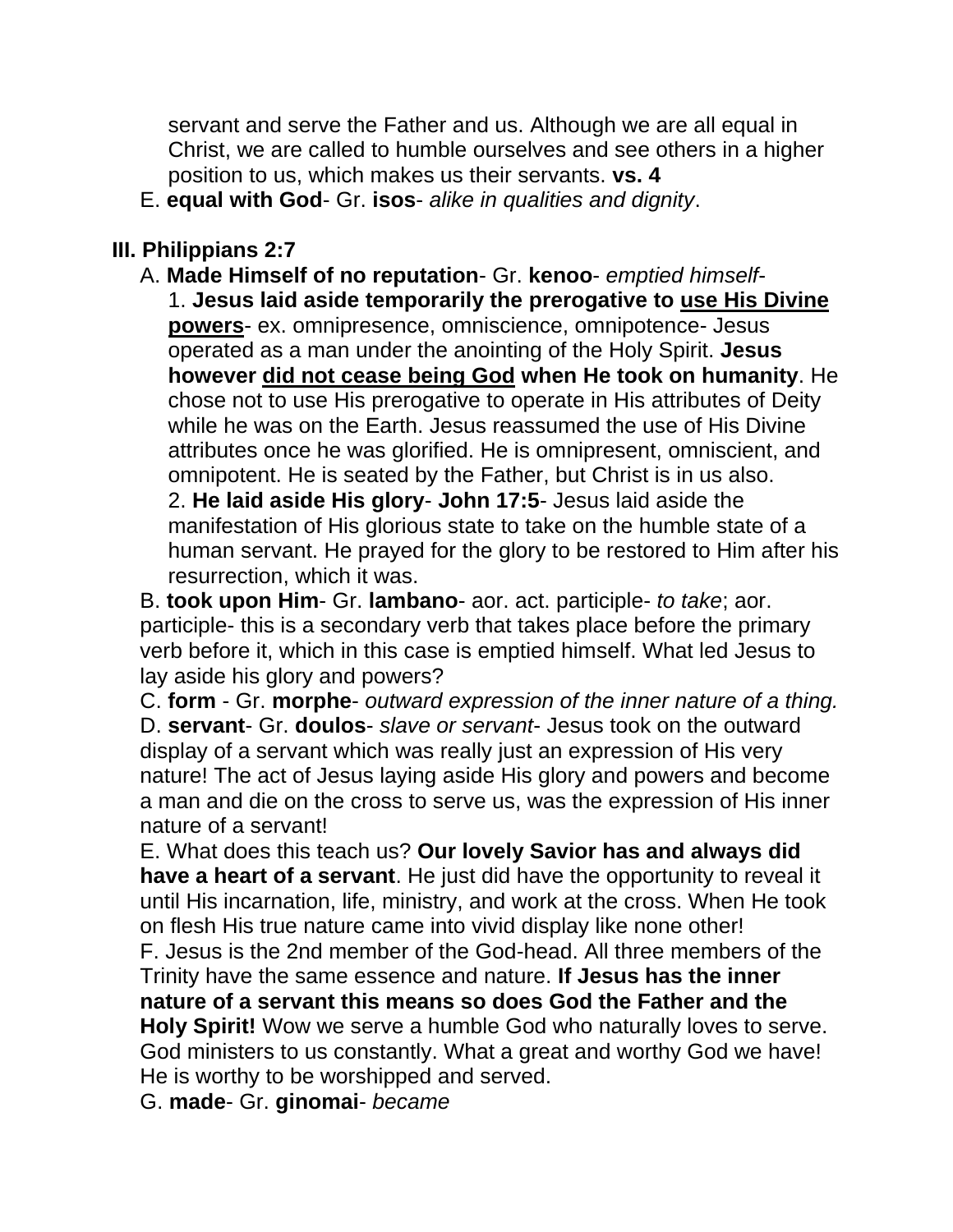H. **likeness of men**- *resemblance*- He appeared to be just like us in every way. However, He had no sin nature and His Father was God. This does not mean Jesus was not fully human. It does not say he came into the resemblance of a man, but he resembled all men [or mankind].

# **IV. Philippians 2:8**

A. **Being found**- Gr. **heurisko**-*discovered*- Man had to discover who Jesus really was because He looked like everyone else

B. **fashion of a man**- Gr. **schema**- *mere outward form of humankind*

C. **humbled himself**- Gr. **tapeinos**- *lowered himself*

D. **became obedient**- Gr. **hupekoos**- aor. part.- Once Jesus took on humanity he became obedient. This obedience preceded and led him to die according to God's will- Garden of Gethesemene- Not my will be done, but your will be done.

1. Jesus learned obedience- **Hebrews 5:8**

E. **unto death**- His obedience went as far as dying

F. **even the death of the cross**- The humbling went as far as dying on the most humiliating and painful death possible. He did not have to do it. He chose to do it out of His service to His Father and us.

#### G. **The humbling of Jesus**

- 1. Took on the outward expression of a servant
- 2. Divested Himself of His glory and powers
- 3. Became a man [actually a baby!]
- 4. Humbled Himself by being obedient
- 5. Submitted to death
- 6. Submitted to the death of the cross
- 7. Went into hell

### **V. Philippians 2:9**

### A. **highly exalted**- *super elevated*

1. This is a spiritual law- **1 Peter 5:6; Luke 9:48**

2. Jesus humbled himself to the maximum degree so He was elevated the maximum degree. He is Lord of all!

B. Although Jesus has been exalted He has never lost His heart of a servant. It is part of His essence and nature.

C. **given a name**- A name carries with it **character, standing** 

**[authority], and merits of a person**. The name of Jesus has impeccable character, the highest authority, and inexhaustible merits before the Father. This name has been given to the church. We conquer through the name of Jesus!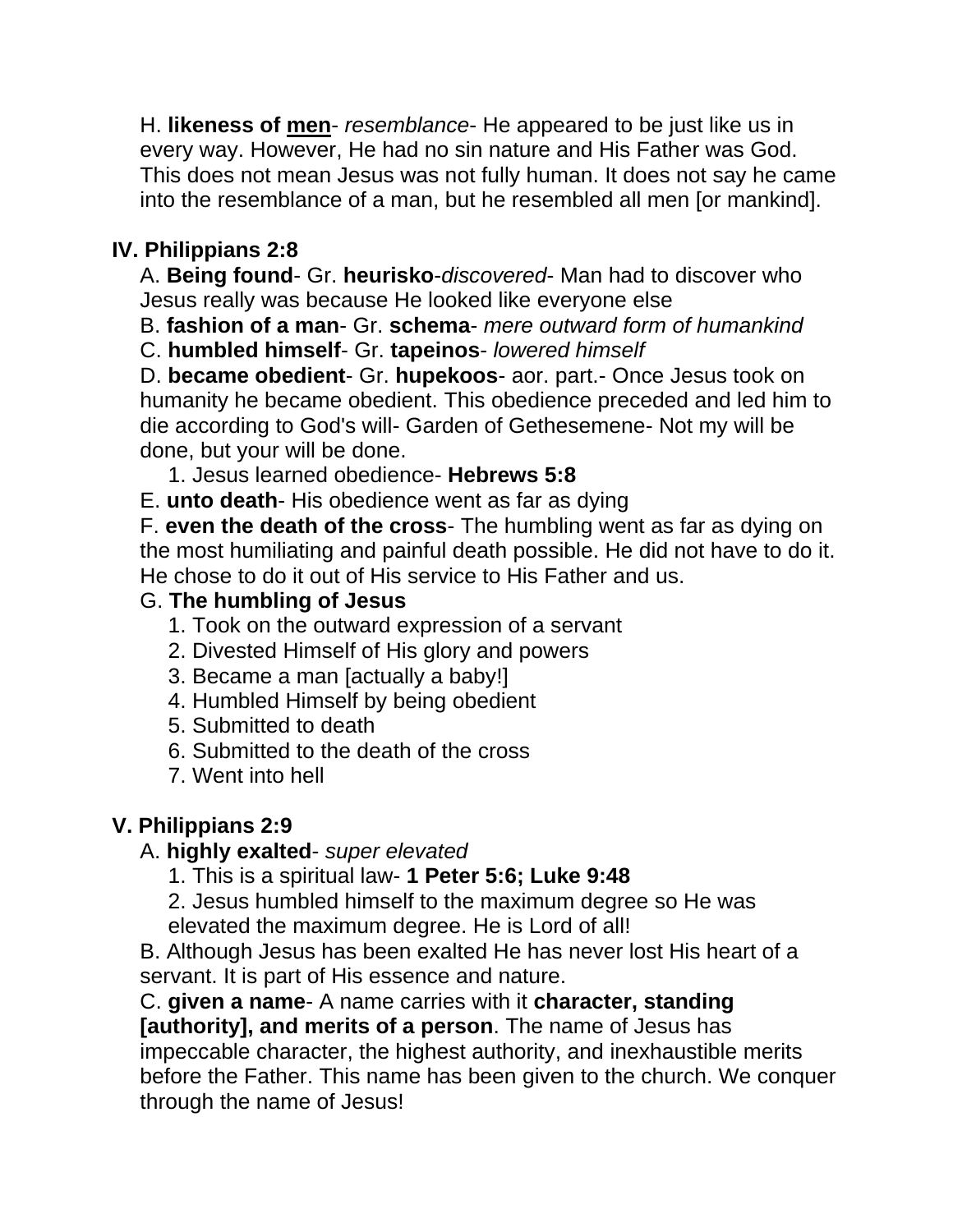D. **above every name**- or, what is named- Whether it be a **person, place, or thing**. He is Lord of all! This includes

- 1. Satan and demons
- 2. Sin
- 3. Sickness
- 4. Lack
- 5. Contrary circumstances to the Word of God

## **VI. Philippians 2:10-11**

- A. **at the name of Jesus** Lit. "*in* the name of Jesus"
	- 1. Many including Satan will not want to bow, but at the authority filled command- "**In the name of Jesus bow**!"- they will all bow!
- B. Those in three realms will bow

1. **those in heaven**- heavenly angels and saints- They are bowing now. This includes us that have bowed our knee to His lordship and are seated with Christ in heavenly places.

2. **those on the earth** when he returns at the end of the tribulation

3. **those under the earth**- all the lost from all ages after the millennium- including Satan and demons

C. **Every tongue will confess**- Gr. **homologeo**- *say the same thing*-Every tongue of those in heaven, on earth, and under the Earth will all say the same thing the Father says about Jesus- He is Lord of all!

D. **to the glory of the Father**- Jesus will take all this glory and praise and give it to the Father. He still is a servant!

1. **1 Cor. 15:24**- Jesus will turn the kingdom over to the Father after the Millennium.

E. We have already bowed the knee and confessed His name when we got saved. However, this is the process we go through to experience victory in each situation of life. We bow the knee to His will and confess Jesus is Lord over all.

# **VII. Recap**

1. Paul is addressing in this book disunity and strife.

2. In chapter 2 Paul uses 5 examples of servant hood for the Philippians to follow

- a. **The Trinity- Vs. 1-2**
- b. **Jesus Christ- Vs. 5-9**
- c. **Himself- Vs. 17**
- d. **Timothy- Vs. 19-22**
- e. **Epaphroditus- Vs. 25-30**